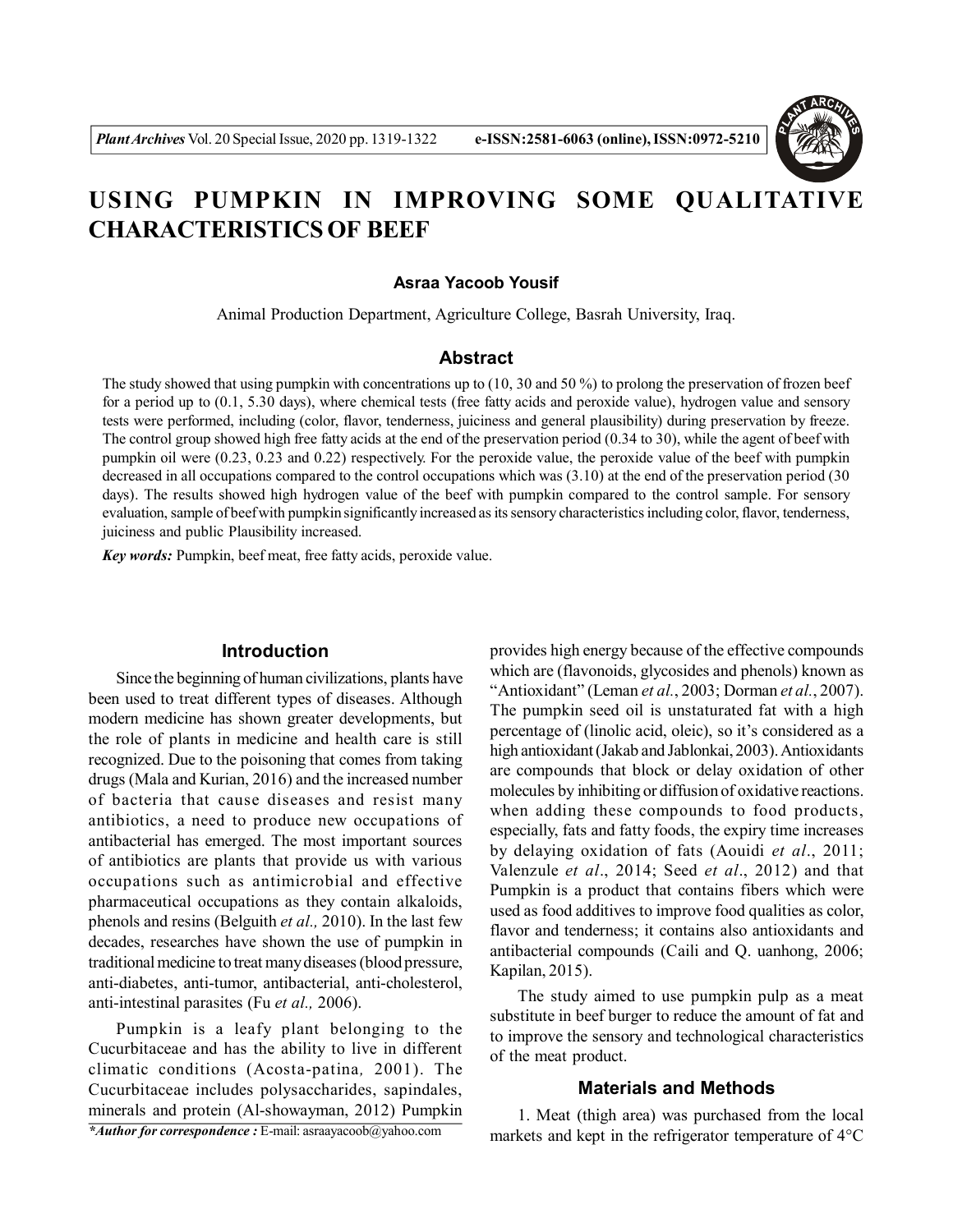1320 Asraa Yacoob Yousif

for only one day, the next day the process of cutting it completely from the flesh was done, after that the process of chopping by the electric chopper was done (diameter of the electric chopper was 4 mm).

2. Fat: Bovine calf fat (around the kidneys) was purchased from the local markets and kept refrigerated at a temperature of 4°C for only one day and chopped by the electric chopper.

3. Process of manufacturing and processing chopped meat

• Buy a pumpkin and then grind it by the electric meat grinder.

• Make burgers (50 gm / piece).

# **The Steps:**

1. control without additives

2. First occupation: replace 10% of the meat by 10% of the pumpkin.

3. Second occupation: replace 30% of the meat by 30% of the pumpkin.

4. Third occupation: replace 50% of the meat by 50% of the pumpkin.

## **The Tests:**

## **Chemical and physical tests for burgers**

• Evaluating Peroxide value

1. The *Peroxide value* was evaluated according to (Parsn et al., 1981), where 10 gm of the well-grinded meat was put into (30 ml) of chloroform solution and acetic acid (40-60) in a cone jar, then filter it and take the filtrate.

2. (3-5) Potassium iodide saturated solution was added to the jar contents and then close the jar tightly.

3. The jar contents were stirred into circles till the fat or oil dissolves and then put the jar in a dark place for (20-25 minutes).

4. 20 ml of distilled water was added to the jar contents, then make singular equation of iodide with sodium thiosulfate solution (N 0.001) up before the point of equation (pale yellow).

5. Some drops of starch solution were added to the jar with continuous titration till the blue color disappears.

Calculating the Peroxide value

$$
Peroxide value = \frac{Na2S2O3m1xNx1000}{Wt.ofSample}
$$

Free fatty acids (FFA) were determined based on Pearson *et al*., (1981). 3g of finely chopped meat was weighted and added to 50 ml ethyl alcohol at a **Table 1:** Peroxide value of the traditional beef burgers and the pumpkin substituted beef burgers with different percentages.

| <b>Preservation</b><br>periods<br><b>Treatments</b>       | $\bf{0}$ | 15   | 30   | Average |  |
|-----------------------------------------------------------|----------|------|------|---------|--|
| $0\%$ control                                             | 2.23     | 2.61 | 3.10 | 2.65    |  |
| 10%                                                       | 2.23     | 3.31 | 2.32 | 2.29    |  |
| 30%                                                       | 2.23     | 2.25 | 2.28 | 2.25    |  |
| 50%                                                       | 2.23     | 2.24 | 2.25 | 2.24    |  |
| average                                                   | 2.23     | 2.35 | 2.49 | 2.36    |  |
| RLSD of occupations = $0.333$ ; RLSD of periods = $0.120$ |          |      |      |         |  |

concentration of 98%, heated in a water bath until boiling, drops of the phenolphthalein indicator were added. the mixture was titrated with 0.1N potassium hydroxide solution until the solution turns to light pink and the percentage of free fatty acids was estimated by using the following equation:

Fatty Acid% = 
$$
\frac{Titration (A-B)x n x 282 x 100}{1000 x wt o sample gm}
$$

## **PH Determination**

Free

The pH was calculated according to John *et al.,* (1975) using pH meter

Organoleptic characteristics test

It was carried out according to Pearson and Tauber, (2002).

#### **Statistical Analysis**

The data were analyzed by using Complete Randomized Design (CRD) and using the SPSS program. Version 24 (2016) The averages were compared using the least significant difference of  $(LSD)$  at  $(P<0.05)$ .

# **Results and Discussion**

Table 1, shows the Peroxide value of the traditional beef burgers and the pumpkin substituted beef burgers by different percentages, where we noticed significant decrease in peroxide value of the sample of the pumpkin substituted beef burgers compared to the control sample,

**Table 2:** Free fatty acids in the traditional beef burger and in the pumpkin substituted beef burgers at different concentrations.

| <b>Preservation</b><br>periods<br><b>Treatments</b>      | $\bf{0}$ | 15   | 30   | Average |  |
|----------------------------------------------------------|----------|------|------|---------|--|
| $0\%$ control                                            | 0.13     | 0.37 | 0.52 | 0.34    |  |
| 10%                                                      | 0.13     | 0.26 | 0.31 | 0.23    |  |
| 30%                                                      | 0.13     | 0.26 | 0.32 | 0.23    |  |
| 50%                                                      | 0.13     | 0.23 | 0.31 | 0.22    |  |
| average                                                  | 0.13     | 0.28 | 0.36 | 0.26    |  |
| RLSD of occupations = $0.107$ ; RLSD of periods = $0.86$ |          |      |      |         |  |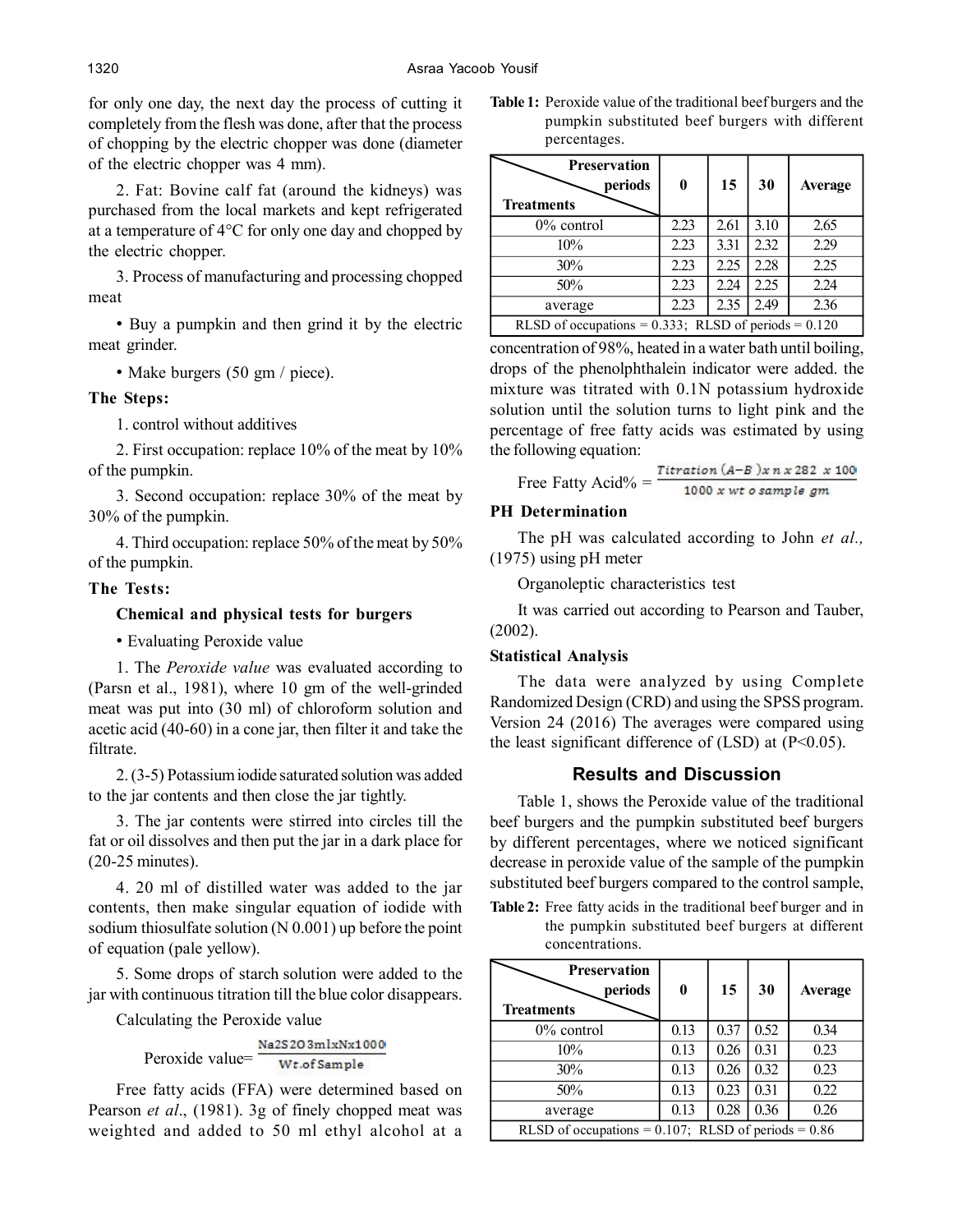**Table 3:** Hydrogen value of the traditional beef burgers and the pumpkin substituted beef burgers with different percentages.

| <b>Preservation</b><br>periods<br><b>Treatments</b>       | $\boldsymbol{0}$ | 15   | 30   | Average |  |
|-----------------------------------------------------------|------------------|------|------|---------|--|
| $0\%$ control                                             | 5.22             | 5.35 | 5.94 | 5.36    |  |
| 10%                                                       | 5.22             | 5.55 | 6.22 | 5.66    |  |
| 30%                                                       | 5.22             | 5.62 | 6.32 | 5.72    |  |
| 50%                                                       | 5.22             | 5.81 | 6.48 | 5.84    |  |
| average                                                   | 5.22             | 5.59 | 6.12 | 5.64    |  |
| RLSD of occupations = $0.057$ ; RLSD of periods = $0.363$ |                  |      |      |         |  |

the means were 2.24, 2.25, 2.31 successively in the occupations concentrations 10, 30, 50% compared to the control agent which was 2.61 for 15 days of the freeze preservation period.

At the end of the preservation period, the means of the Peroxide value of the sample of the beef burgers the occupations were 2.25, 2.28, 2.32 successively compared to the control agent which was 3.10. It's due to the pumpkins that contains antibacterial (AL-Ghazal, 2012), (Daretal, 2017) which inhibits the micro-organisms growth that cause meat spoilage, producing of lipase enzyme which is responsible for oxygenate. This result is consistent with (Ethiraj and Balasundaram, 2016) as they consider pumpkin is antioxidant as it contains effective compounds such as steroids, glycosides, phenols and alkalis) which are natural antioxidants.

Table 2, shows the percentage of free fatty acids in

| the pumpkin substituted beef burgers at the concentration              |
|------------------------------------------------------------------------|
| of 10, 30, 50%, where the results showed significant                   |
| decrease ( $p<0.05$ ) of the percentage of free fatty acids            |
| compared by the control sample; the averages on the                    |
| 15 <sup>th</sup> day of preservation by freezing were 0.26, 0.23, 0.26 |
| successively, while the control occupation was 0.37. We                |
| notice at the end of the freezing preservation period, which           |
| was 30 days that the percentage of free fatty acids was                |
| 0.31 at the occupation 50% of pumpkin concentration                    |
| compared to control occupation which was 0.52%.                        |

Where we notice the pumpkin role in the slowest process of fat analyzing along the freezing preservation period, it may be attributed to containing effective compounds such as flavonoids, alkalines and others which work on inhibiting bacteria (Mala and Kurian, 2016), that results in inhibiting the production of lipase enzyme excreted from some types of bacteria that help in meat analytic rancidification.

The results in table 3, show high significance of hydrogen value in the sample of the pumpkin substituted beef burgers at the end of the preservation period which was 30 days, where the hydrogen value was (6.22, 6.32, 6.48) successively at the concentrations of 10, 30, 50 compared to the control occupations 5.94. Increasing of the hydrogen value of the freeze preserved occupations was due to the effective compounds that pumpkins contains, such as alkaloids, phenols and resins (Dissanayake1 *et al.*, 2018), which has the ability to decrease the radicals resulted from oxygenate.

Table 4, shows the sensor evaluation for the traditional

beef burgers and the pumpkin substituted beef burgers by different percentages, in addition, it shows that there's a significant difference at the level  $(p<0.05)$  of the color qualitative characteristics of different concentrations of the minced meat additives compared to the control sample, as concentration of 30% of pumpkin exceeded in increasing the color degree to (2.12, 2.27) for freeze preservation periods at 18 degree, it's due to the color decrease. The color decrease of the control sample is due to changing of the hemoglobin color because of the long preservation period, which results in decreasing the color degree after preserving the meat. This result is consistent with (Anwar *et al.*, 2011), who found out changing in the qualitative characteristics of the beef burger preserved by freeze for 12 weeks.

| <b>Occupations</b>                                                                              |          |       |               |                             |      | <b>General</b>      |  |
|-------------------------------------------------------------------------------------------------|----------|-------|---------------|-----------------------------|------|---------------------|--|
| <b>Preservation</b>                                                                             |          | Color | <b>Flavor</b> | <b>Tenderness Juiciness</b> |      | <b>Plausibility</b> |  |
| periods                                                                                         |          |       |               |                             |      |                     |  |
|                                                                                                 | 0        | 6.33  | 6.14          | 5.22                        | 5.56 | 6.11                |  |
| Control                                                                                         | 15       | 6.13  | 6.26          | 5.00                        | 5.23 |                     |  |
|                                                                                                 | 30       | 5.84  | 6.21          | 5.02                        | 5.13 | 6.18                |  |
| Average                                                                                         |          | 6.10  | 6.22          | 5.08                        | 5.31 | 6.18                |  |
|                                                                                                 | $\theta$ | 6.33  | 6.26          | 7.01                        | 7.09 | 7.74                |  |
| 10%                                                                                             | 15       | 6.62  | 6.24          | 7.32                        | 7.20 | 7.64                |  |
|                                                                                                 | 30       | 6.49  | 6.24          | 7.35                        | 7.23 | 7.61                |  |
| Average                                                                                         |          | 6.48  | 6.25          | 7.22                        | 7.17 | 7.66                |  |
| 30%                                                                                             | $\theta$ | 6.33  | 7.08          | 8.06                        | 7.80 | 8.09                |  |
|                                                                                                 | 15       | 7.27  | 8.21          | 8.70                        | 7.93 | 8.13                |  |
|                                                                                                 | 30       | 7.12  | 8.12          | 8.54                        | 7.45 | 8.07                |  |
| Average                                                                                         |          | 6.91  | 7.80          | 8.43                        | 7.72 | 8.10                |  |
| 50%                                                                                             | $\theta$ | 6.33  | 6.53          | 6.55                        | 7.04 | 7.54                |  |
|                                                                                                 | 15       | 6.40  | 6.24          | 6.62                        | 6.75 | 7.48                |  |
|                                                                                                 | 30       | 6.32  | 6.26          | 6.53                        | 6.55 | 7.32                |  |
| Average                                                                                         |          | 6.35  | 6.34          | 6.57                        | 6.78 | 7.45                |  |
| LSD of occupations = $0.21, 0.39, 0.65, 0.12, 0.25$ ; LSD of periods = $0.92, 0.49, 0.20, 0.16$ |          |       |               |                             |      |                     |  |

|  |  | <b>Table 4:</b> Sensor evaluation of the traditional beef burgers and the pumpkin |  |
|--|--|-----------------------------------------------------------------------------------|--|
|  |  | substituted beef burgers with different percentages.                              |  |